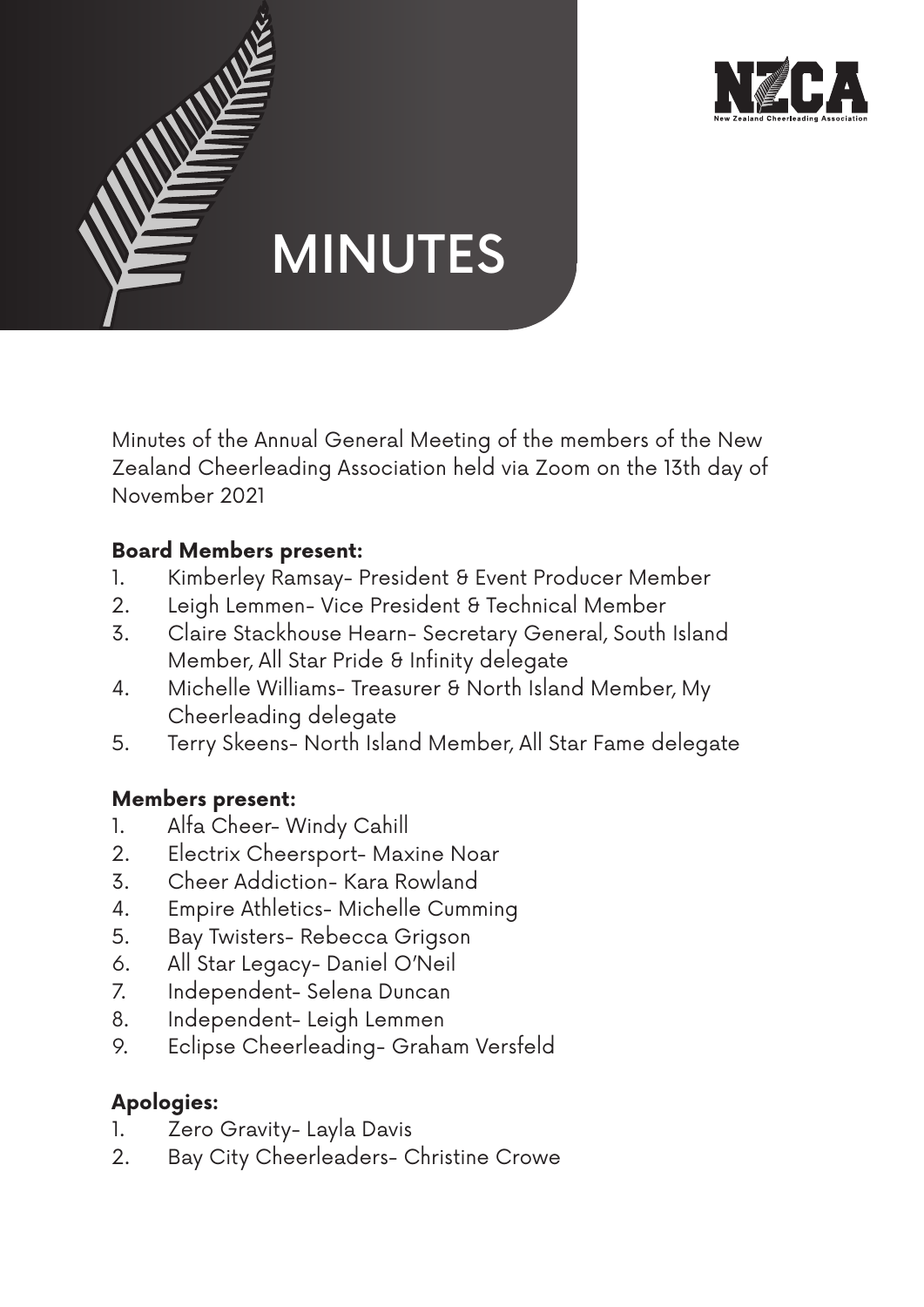

### **Absentee Members:**

- 1. University of Auckland
- 2. Platinum Elite
- 3. Ignite Cheer & Tumble
- 4. All Star Xtreme
- 5. Active Attitude
- 6. Team Tumble Cheer Fairlie

### **Proxies present:**

No proxies nominated or present.

### **Quorum:**

Kimberley Ramsay, President, confirmed the requisite quorum was present and called the meeting to order.

## **Agenda:**

The Meeting then considered the items on the Agenda:

1. **2021 AGM Minutes & Annual Report**  Motion: The 2021 AGM minutes and Annual Report be received and adopted.

Moved: T Skeens Seconded: D O'Neil

## 2. **New Membership Applications**

 The following applications for Membership were put to a vote:

 Active Attitude Eclipse Cheerleading Team Tumble Cheer Fairlie Zero Gravity On a show of hands, the new membership applications were declared as accepted by unanimous vote by K Ramsay.

# **Bi-Election**

A bi-election was held for the following Vacancies on the board:

- 1. Athlete Representative (Nominee: Daniel O'Neil)
- 2. North Island Member (Nominee: Windy Cahill)

By unanimous vote the new athlete representative is Daniel O'Neil and the new North Island member is Windy Cahill.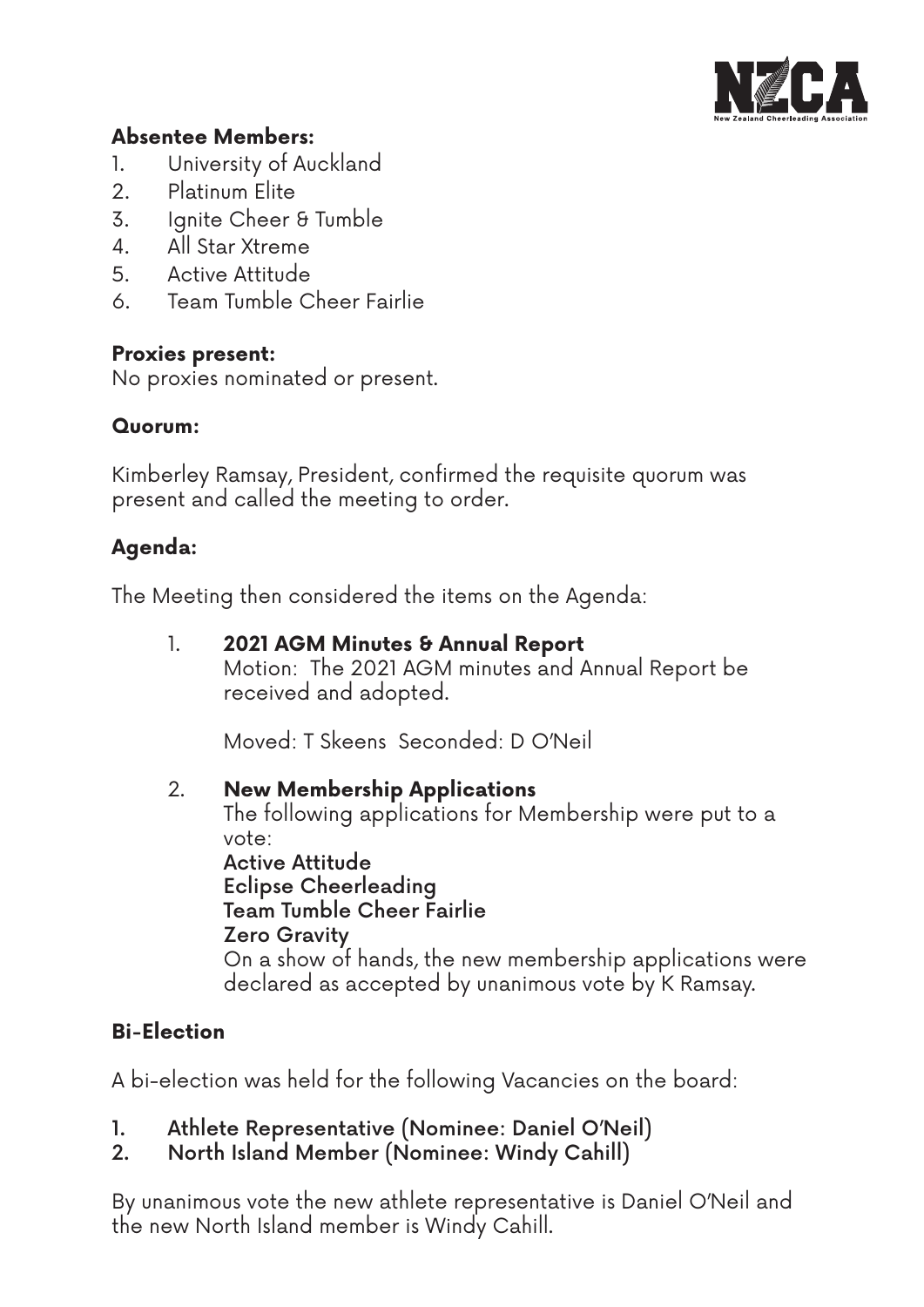

# **4. General Business**

a. Team New Zealand Application Process

Youth Median & Advanced ICU Worlds 2022

The members unanimously agreed a team will be selected to represent New Zealand at the 2022 ICU Worlds following the same team based video submission process utilised for selecting Team NZ Jnr Coed in 2021.

Junior Coed Advanced 2022

The members unanimously agreed a team will be selected to represent New Zealand at the 2022 ICU Worlds following the same team based video submission process utilised for selecting Team NZ Jnr Coed in 2021.

Junior All Girl Advanced 2022

The members unanimously agreed to send the selected Auckland based Junior All Girl Advanced team that was unable to travel to ICU Worlds 2021 due to lockdown, subject to any necessary replacements required to ensure the team can perform at its best.

All Girl & Coed Elite 2022-2023

The members unanimously agreed that the process for selecting these teams will remain by open try-out.

Youth & Junior 2023

The members unanimously agreed selection will be via the same team based video submission process used to select Team NZ Jr Coed in 2021.